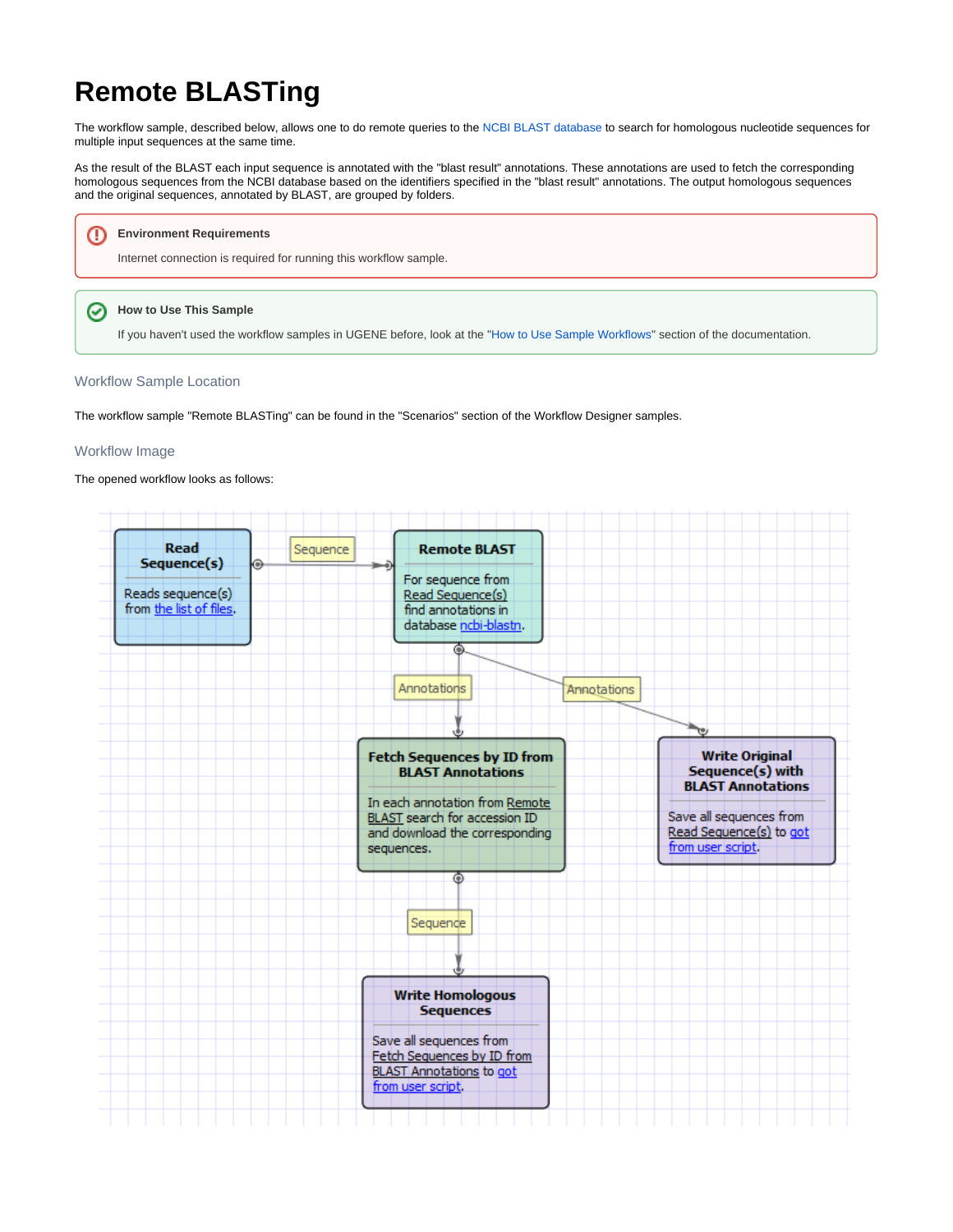### Workflow Wizard

0

#### The wizard has 3 pages.

1. Input Sequence(s) Page: On this page you must input at least one nucleotide sequence.

| <b>U</b> GENE   | Input Sequence(s)<br>Dataset 1<br>4.中国人人类<br><sup>8</sup> my_sequence1.fa<br><sup>2</sup> my_sequence2.fa | ♣                      |
|-----------------|-----------------------------------------------------------------------------------------------------------|------------------------|
| <b>Defaults</b> |                                                                                                           | Next<br>Cancel<br>Help |
|                 |                                                                                                           |                        |

2. Remote Nucleotide BLAST Page: Here you can optionally modify parameters that should be used for the remote BLAST queries. For example, you can select the search database, correct the e-value and set the maximum number of results (i.e. "Max hits"). The "Megablast" option, applied by default, specifies to optimize the search for high similar sequences only. Selecting it decreases the search time, but some less similar results could be skipped by the search in this case. Note that the "Megablast" option is also applied by default in the NCBI BLAST web interface.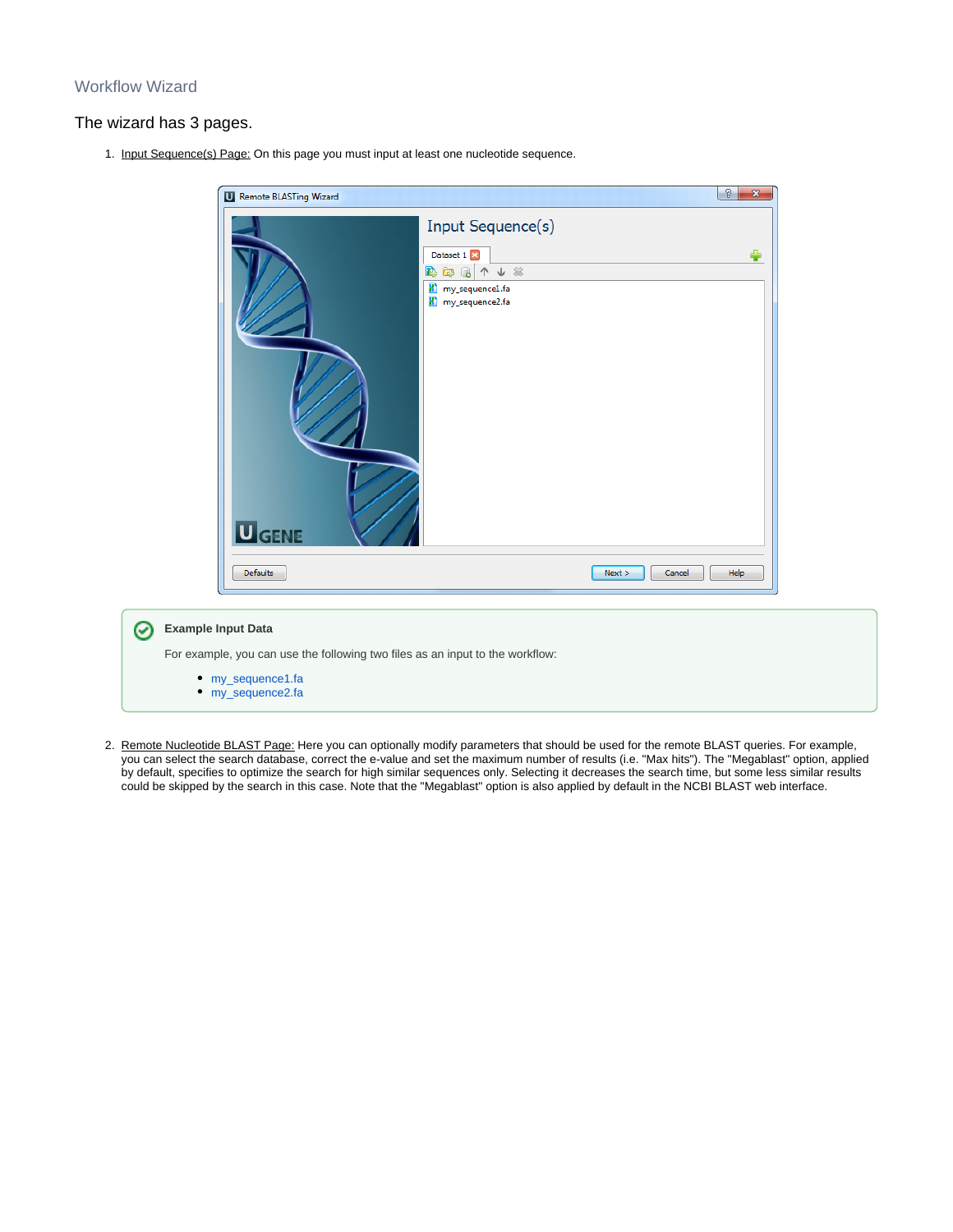| <b>U</b> Remote BLASTing Wizard |                                                                                                                                               |                                                              | ð<br>$\mathbf{x}$                                                                     |
|---------------------------------|-----------------------------------------------------------------------------------------------------------------------------------------------|--------------------------------------------------------------|---------------------------------------------------------------------------------------|
|                                 |                                                                                                                                               | Remote Nucleotide BLAST                                      |                                                                                       |
| <b>U</b> GENE                   | Remote BLAST Parameters<br>Database<br><b>Expected value</b><br><b>Results limit</b><br>Megablast<br>Additional<br>Show additional parameters | Nucleotide collection - nr<br>10.000000<br>10<br><b>True</b> | ۰<br>$\frac{\triangle}{\tau}$<br>$\frac{1}{\tau}$<br>$\blacktriangledown$<br>$^{(+)}$ |
| <b>Defaults</b>                 |                                                                                                                                               | $<$ Back<br>Next<br>Cancel                                   | Help                                                                                  |

There are also some additional parameters. Description of them can be found in the [Remote BLAST workflow element](https://doc.ugene.net/wiki/display/UM/Remote+BLAST+Element) chapter of the documentation.

| Additional<br>Hide additional parameters | ۰                                        |
|------------------------------------------|------------------------------------------|
| Gap costs                                | 02<br>$\overline{\phantom{a}}$           |
| Match scores                             | $1 - 3$<br>$\blacksquare$                |
| Short sequence                           | <b>False</b><br>$\overline{\phantom{a}}$ |
| Entrez query                             |                                          |
| Annotate as                              |                                          |
|                                          |                                          |

3. Output Files Page: this is an informational page. It states that this workflow has predefined names of the output files. For each input sequence the workflow outputs:

- "orig\_with\_blast.gb" file: the file contains the input sequence itself and the "blast result" annotations;
	- "homologous.gb" file: the file contains the found homologous sequences loaded from the [NCBI](http://www.ncbi.nlm.nih.gov/) by identifiers, specified in the BLAST results.

The results on the hard drive are grouped by folders (see below).

The wizard page looks as follows: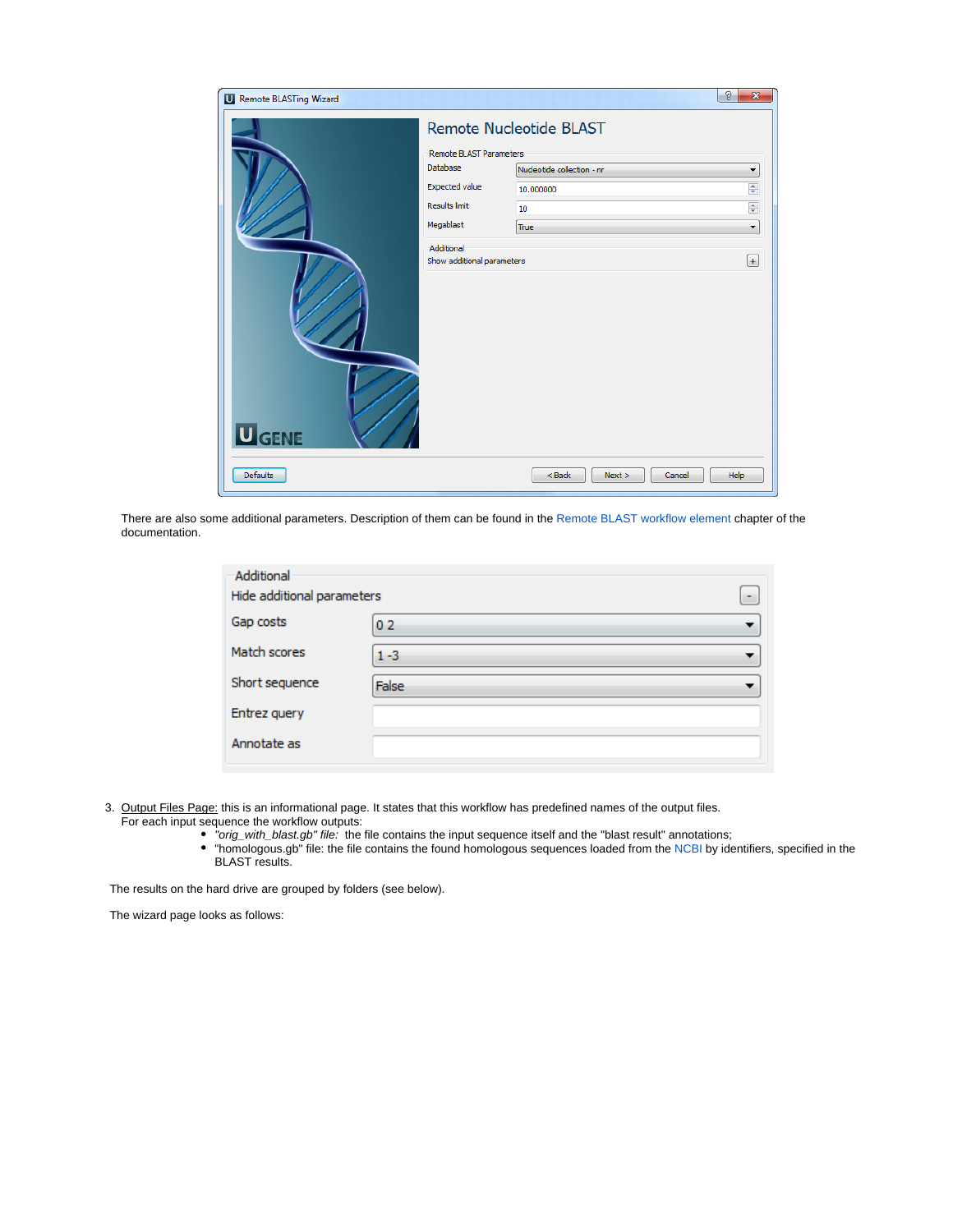

## Workflow Result

The workflow output files are shown in the dashboard as follows: